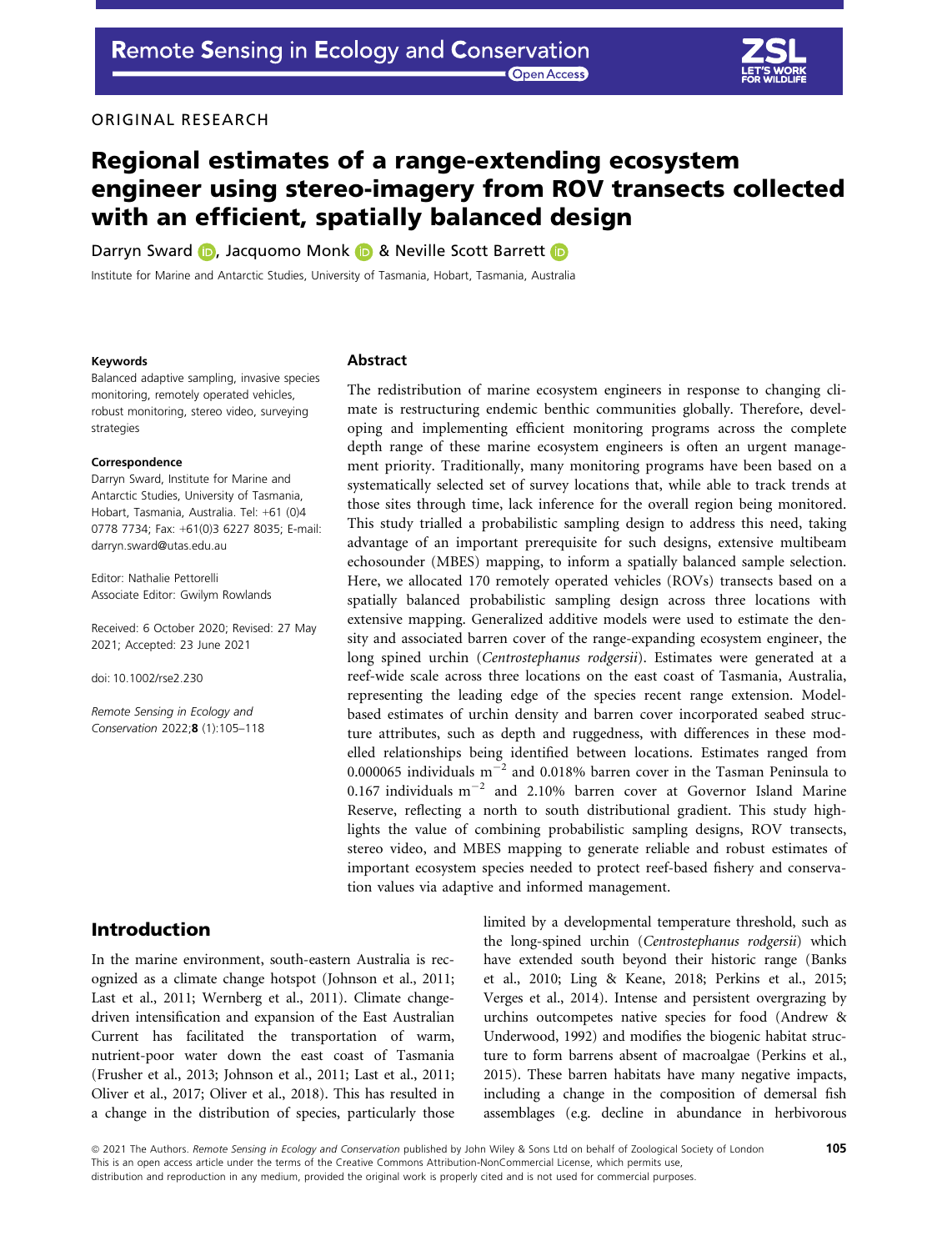fishes; Jones & Andrew, 1990) and reduced abundances of commercially important macroinvertebrates (e.g. rock lobster and abalone; Ling et al., 2009; Ling & Keane, 2018; Strain & Johnson, 2009). Providing robust quantitative assessments of urchins and barren cover at a regional scale may improve the ability to plan for, detect and respond to the early signs of C. rodgersii establishment into Tasmanian waters before the onset of difficult-to-reverse ecosystem shifts of macroalgae into barren habitat (Filbee-Dexter & Scheibling, 2014; Ling et al., 2014).

Historical monitoring of C. rodgersii and their associated barren cover has largely been undertaken using SCUBA diver-based methods (Andrew & Underwood, 1989, 1993; Ling et al., 2008). However, urchins in Tasmania are present at depths greater than those safely accessible by divers (>35 m; Perkins et al., 2015) resulting in the need to explore alternative platforms for monitoring this species. Underwater towed video and autonomous underwater vehicles have since been used to monitor urchin density and barren cover at these greater depths (Johnson et al., 2005; Ling & Keane, 2018; Perkins et al., 2015). These monitoring platforms require little or no human interaction at the expense of increased entanglement risk in kelp-dominated environments due to their inability to navigate canopies. Towed video systems circumvent this risk with live monitoring of video footage, but these systems lack the dexterity of being able to survey complex seafloor at a consistent elevation. A remotely operated vehicle (ROV) potentially combines the benefits of being able to maintain a consistent elevation, as well as providing a live feed to decrease entanglements across the entire urchin depth and habitat range. ROVs have been trialled elsewhere for monitoring urchin density (Crook & Davoren, 2016), but have yet to be tested in Tasmania despite this potential benefit.

Another fundamental aspect of quantifying the density of urchins and barren cover is the sampling design. Ideally, sampling designs for accurately quantifying the extent of barrens at regional scales need adequate replication and should consider the spatial heterogeneity of reef systems within the region. Despite this, previous urchin studies using SCUBA divers and towed video have included haphazardly or strategically selected sample sites as part of their sampling design (e.g. Ling & Keane, 2018). While such approaches can be sufficient to track the general magnitude of trends through time, they may not be reflective of the broader region, and reflect site selection bias (Briscoe et al., 2019). Newly developed spatially balanced sampling approaches provide mechanisms to improve the generality of abundance and percentage cover estimates of benthic and mobile marine organisms over a range of spatial scales when sufficient sampling replication is possible and comprehensive multibeam echosounder (MBES) mapping is available (Foster et al., 2017; Foster et al., 2018; Hill et al., 2018; Lawrence et al., 2015; Monk et al., 2018). One such approach is balanced adaptive sampling (BAS) with unequal inclusion probabilities (Foster, 2020), which reduces spatial correlation between the observations and approximately balances sampling on many environmental gradients (Thompson, 2012). Accordingly, this approach is thought to provide more information per unit of sampling effort than with simple random sampling (Foster et al., 2019; Robertson et al., 2013).

Here, we apply a BAS approach to quantify urchins and the extent of barren habitat along Tasmania's east to southeast coast where barrens are currently expanding (Johnson et al., 2005). Sampling was undertaken at across a gradient of reported barren density from Governor Island Marine Reserve (GIMR) and Butler's Point, two regions on the north-east coast where barrens have reportedly become extensive, to the Tasman Peninsula, a broad-scale region on the south-east coast that is reported to have urchins but low barren cover. The BAS approach takes advantage of existing comprehensive MBES mapping of these locations to preferentially select study sites with urchin-associated reef habitat and to provide balanced sampling of all depth strata at each location. This study intends to (1) evaluate ROV-based stereo video sampling within a probabilistic sampling framework for generating reliable and generalisable quantitative estimates of urchin density and barren cover across the range of depths found within temperate reef systems in these regions (5–105 m), (2) further our ecosystem-based understanding of barren development, and (3) inform future monitoring efforts on the expansion of urchins along the east coast of Tasmania.

# Materials and Methods

# Study locations

Fieldwork was undertaken at three locations on the east coast of Tasmania, Australia, chosen primarily due to their extensive coverage of the fine-scale (1 m) MBES mapping that provided the necessary information on habitat characteristics to allow use of spatially balanced survey designs. The GIMR (41.8669°S, 148.3124°E) is a 60-hectare no-take marine reserve (IUCN category II) established in 1991 (Tasmania Parks & Wildlife Service, 2013), of which 0.296 km<sup>2</sup> of reef habitat has been mapped using MBES. Butler's Point is a commercially and recreationally fished area located c. 8 km south of GIMR, encompassing 2.247 km<sup>2</sup> of MBES mapped reef habitat. Both GIMR and Butler's Point are characterized by steep algal-covered granite reefs that transition to diverse sessile invertebrate beds at depths below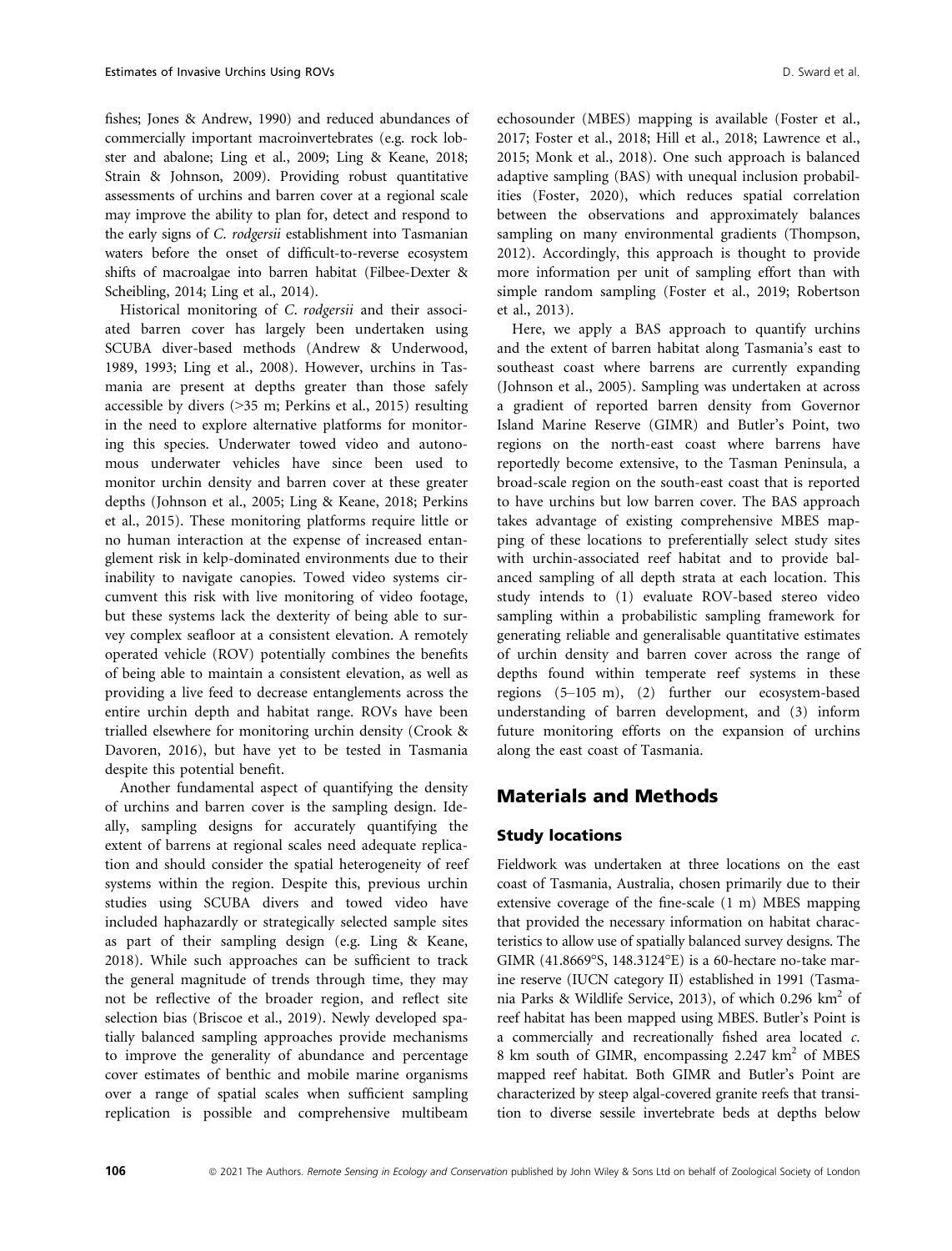40 m (Lucieer et al., 2007). These two surveys are characterised as 'local' scale studies. The southernmost site encompasses  $118.182 \text{ km}^2$  of MBES-mapped area on the eastern coastline of the Tasman Peninsula in south-eastern Tasmania (43.0853°S, 147.7983°E). This site is subject to commercial and recreational fishing and is composed of a wide variety of geomorphology ranging from pavement to complex boulder fields with clearly defined patch reefs of irregular relief. This survey is characterised as a 'regional' scale study.

For BAS sampling we followed protocols set out in (Foster et al., 2020). The BAS approach was implemented using the *quasiSamp*() function in *MBHdesign* R-package (Foster, 2020) to distribute the start location of each ROV across each study location. Inclusion probabilities were altered so that sampling was balanced across all depths at each location, but with greater sampling effort (80%) being allocated to areas of high seafloor ruggedness (representing rocky reefs) than to low ruggedness (representing sediment). The BAS approach enables a master sample to be generated to allow for the addition of contingency sites should some be missed (Foster et al., 2017). A master sample of 60 ROV transects was allocated to GIMR and Butler's Point, of which 26 were completed at GIMR and 24 were completed at Butler's Point (Fig. 1) between June and August 2017. At the Tasman Peninsula, all 110 ROV surveys (Fig. 1) were completed between March and April 2018.



Figure 1. Study locations of remotely operated vehicle surveys in (A) Governor Island Marine Reserve, (B) Butler's Point, and (C) the Tasman Peninsula off the east coast of Tasmania, Australia, selected based on a Balanced Adaptive Sampling approach.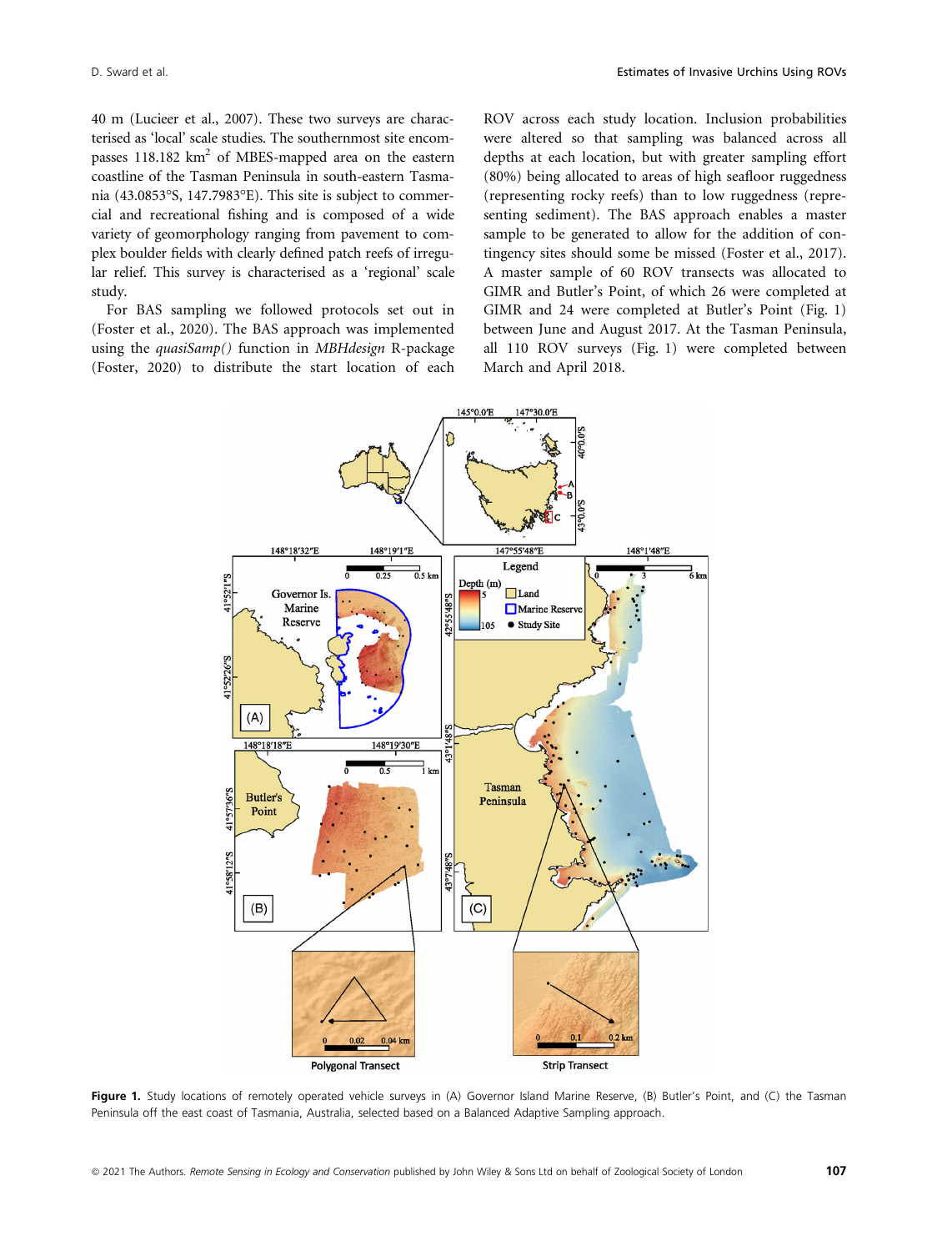#### ROV setup

Fieldwork in GIMR and Butler's Point were undertaken using a Seabotix LBV 300-6 ROV and in the Tasman Peninsula using a Seaeye Falcon ROV. Both ROVs employed LED lights (700 Lumens for the Seabotix and 6400 Lumens for the Seaeye Falcon) adjusted to mediumhigh intensity for all sites to reduce backscattering in the footage (Lauermann, 2014). The real-time position of the ROV was recorded using Garmin GPSMAP 78 Handheld GPS and Tritech Ultra Short Baseline Acoustic Positioning System (USBL) paired with SeaNet software ([www.sea](http://www.seanet.com) [net.com\)](http://www.seanet.com). Two different calibrated stereo cameras units (HERO5 Black GoPro and Sony Action Cameras both set to medium and frame rates of >30 pps) were used, both having a similar field of view of ~5 m total width at a 20° downward angle. Calibration of cameras was undertaken in Cal software [\(seagis.com.au](http://seagis.com.au)) following protocols outlined in Monk et al. (2020).

## Data collection

ROV surveys in GIMR and Butler's Point followed a 150 m polygonal transect design composed of three 50 m-long strip transect segments at each study site, loosely forming the shape of a triangle (Fig. 1). The starting of each transect was begun as close to the target study site as practical in current and wave activity, with the heading of each transect segment chosen arbitrarily. This transect design was chosen for its suitability in sampling a relatively small area while maintaining a similar depth and habitat structure and minimizing the risk of transect overlap. At the Tasman Peninsula, ROV transects were undertaken using 200 m-long strip transects following a straight-line, when possible, to provide efficient and effective cover across this large-scale cross-shelf location (Fig. 1). A consistent velocity of  $\sim$ 1 m s<sup>-1</sup> and altitude above the seafloor  $(-0.5-1 \text{ m})$  was used throughout all deployments, which gives a ~5 m-wide field of view. Sampling was conducted during daylight hours (c. 1 h after sunrise to 1 h before sunset) to prevent confounding effects from the nocturnal emergence of urchins from the refuge of crevices in rocky reefs (Jones & Andrew, 1990) that are known to influence detection rates (Ling et al., 2016).

# Data treatment

The density of urchins (number of C. rodgersii per  $m<sup>2</sup>$ ) and presence of barren habitat within a 5 m-wide field of view in the video footage were recorded at 1 s intervals throughout each transect. Barren habitat was designated as rocky reef substrate absent of foliose algae in which urchins or a clear delineation between barren and healthy reef habitat indicative of urchin activity was present (Hill et al., 2003). A larger transect width was selected than in SCUBA diver-based Underwater Visual Census surveys (~2.5 m total width; Andaloro et al., 2013) because the video camera was able to record urchins reliably and accurately at this larger distance. Due to positional error with the USBL, estimates were aggregated using the sum of urchin density and barren habitat presence for each site. To account for this issue, the seabed terrain covariates (Table 1) were extracted in QGIS using circular buffers with a 50 m radius from the centre of each site in GIMR and Butler's Point and with a 100 m radius from

Table 1. Covariates used in GAM (generalized additive model) analyses for estimating urchin density and barren cover.

| Covariate                 | Description                                                                                                                                                                                                                                                                               | Source         | Transformation |  |
|---------------------------|-------------------------------------------------------------------------------------------------------------------------------------------------------------------------------------------------------------------------------------------------------------------------------------------|----------------|----------------|--|
| Urchin Density            | Number of Centrostephanus rodgersii individuals observed $m^{-2}$                                                                                                                                                                                                                         | ROV video data | Square root    |  |
| Depth                     | Mean water depth (m) determined for the transect                                                                                                                                                                                                                                          | <b>MBES</b>    | Square root    |  |
| <b>Northness</b>          | The extent in radians to which habitat deviates from a north-<br>facing position (calculated by sin[aspect in radians]), with values<br>closer to 1 indicating a more north-facing location and values<br>closer to $-1$ indicating a more south-facing location (Wilson<br>et al., 2007) | <b>MBES</b>    | None           |  |
| Eastness <sup>1</sup>     | The extent in radians to which habitat deviates from an east-<br>facing position (calculated by cos[aspect in radians]), with values<br>closer to 1 indicating a more east-facing location and values<br>closer to $-1$ indicating a more west-facing location (Wilson<br>et al., 2007)   | <b>MBES</b>    | None           |  |
| Seafloor ruggedness (VRM) | The amount of deviation between adjacent $3 \times 3$ m MBES cells<br>of a digital elevation model (Riley et al., 1999)                                                                                                                                                                   | <b>MBES</b>    | Square root    |  |
| Slope <sup>1</sup>        | Maximum change in elevation from an MBES cell to adjacent<br>$3 \times 3$ m MBES cells, measured in degrees from the horizontal                                                                                                                                                           |                | Square root    |  |

1 Non-significant covariates not included in final models.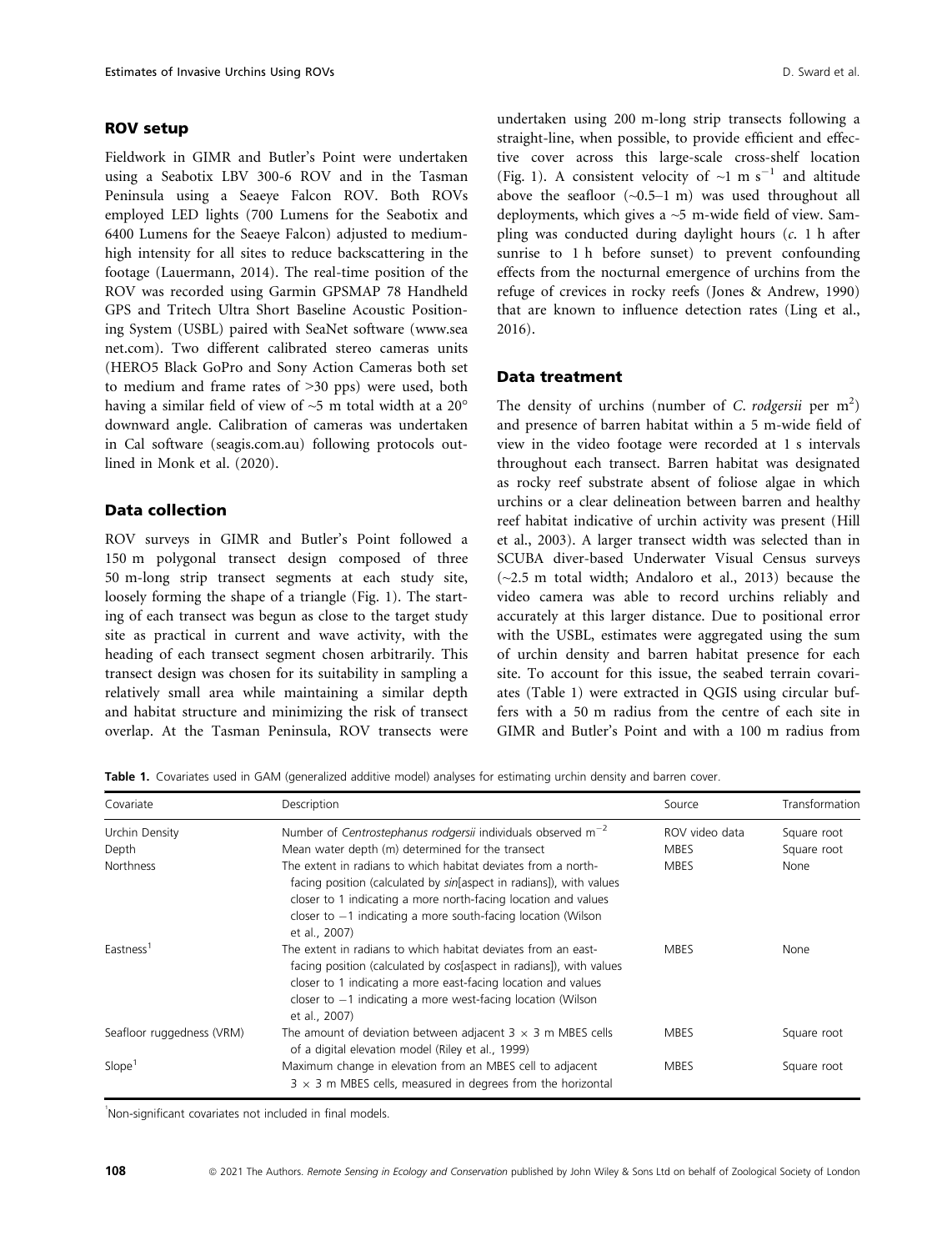the centre of each site in the Tasman Peninsula. A Spearman's correlation value of 0.8 was used to identify seabed terrain attributes that were correlated. Terrain attributes that have been previously found to influence urchin distribution (i.e. Perkins et al., 2020) were kept as explanatory variables in the analysis.

#### Analytical approach

Generalized additive models (GAMs), a flexible, nonparametric generalization of generalized linear regression (Hastie & Tibshirani, 1986), were used to provide estimates of urchin density (individuals per  $m^2$ ) and barren cover (%) based on the scored ROV imagery and the seabed structure attributes. The GAMs are used as a model-based approach to calculate estimates that can accommodate various sampling/design regimes if sampling is reasonably representative of the covariate space, and there is sufficient data to estimate model parameters. The response variables slope, terrain ruggedness (VRM), depth (m), and urchin density were square root transformed to meet normality assumptions (Table 1). Data were partitioned into training (80%) and test (20%) data sets to evaluate model fit. Explained deviance  $(d^2)$  with respect to degrees freedom (Engler et al. 2004), Akaike's information criterion (AIC) (Wood, 2017) and root mean square error (RMSE) were used as measures of model accuracy, with models displaying high explained deviance (>0.6; Castella et al., 2001) and low RMSE and AIC (relative to the models created at each region) were considered more accurate (Caruana & Niculescu-Mizil, 2004). The coefficient of variation (CV) was used as a measure of precision for these estimates (Monk et al., 2018; Peel et al., 2013) and represents the variance of the model predictions approximated using the delta method (Oehlert, 1992; Wood, 2006). A CV value  $\leq 0.4$  was considered to be adequately precise (Maravelias et al., 2012). An individual tweedie GAM using the restricted maximum likelihood estimator in the mgcv package in R software (Wood, 2019) was constructed for each location to model the patchy distribution of urchin density and urchin barren cover (Peel et al., 2013) and to take into account the relatively small sample sizes at GIMR and Butler's Point (McNeish, 2017). The argument select  $=$  TRUE was used to add an extra penalty to the GAM to allow coefficients to tend toward zero (Wood, 2017). The GAMs were fitted with a cubic spline smooth and three degrees of freedom after varying these parameters (Wood, 2006). The gam.  $check()$  function in the *mgcv* package was used to evaluate whether the basis dimension for the smooths were adequate (Wood, 2017), which found that a  $k = 4$  basis dimension was necessary to fit all covariates in the urchin density models except for depth at GIMR. Each model was constructed manually in a backward stepwise manner. Terms were removed from the model such that each step resulted in the smallest significant reduction in residual deviance when compared to the previous model using an approximate chi-square test (Wood, 2006). Only significant terms were retained in each GAM for final model estimates. Total barren cover was calculated by taking the sum of GAM predictions across a fine-scale grid of equally spaced points in the region. Spatial autocorrelation between sites was assessed using Moran's I correlation coefficient in the ape package in R. Model residuals were also assessed using the  $acf()$  function in the stats package. No residual spatial autocorrelation was detected in any of the models, and thus no correction was applied. The predict() function in the car package was used to obtain model predictions and the standard error for each of the regions.

## Results

#### General patterns in the prevalence of urchins and barren cover

The ROV footage revealed that the prevalence of urchins and barren habitat was highest at GIMR, wherein ~53% of sites had urchins and barrens present. The prevalence of urchins at Butler's Point and the Tasman Peninsula was substantially less, occurring at 25 and 8% of sites, respectively. The ROV footage at Butler's Point and the Tasman Peninsula revealed barren cover to be at 21 and 27% of sites, respectively.

## Seafloor structure relationships with urchin density and barren cover

The GAMs revealed some regional differences in the relationships between depth and seafloor structure attributes for predicting urchin density and barren cover (Figs. 2 and 3). Seabed ruggedness was significant for predicting urchin density and barren cover across all models except for barren cover at the Tasman Peninsula, wherein it showed a bell-shaped relationship at GIMR and Butler's Point (peaking at a ruggedness of ~0.025 and 0.008, respectively; Figs. 2A, B and 3A, B) and decreasing urchin density with ruggedness at the Tasman Peninsula (Fig. 2C). Depth also displayed a bell-shaped relationship with density at GIMR (peaking at  $\sim$ 22 m; Fig. 2D) but had a positive relationship on urchin density (Fig. 2F) and a slightly negative relationship with barren cover at the Tasman Peninsula (Fig. 3C). No significant relationships with seabed slope or eastness were revealed in any of the models. Northness exhibited a slightly negative bell-shape curve effect on urchin density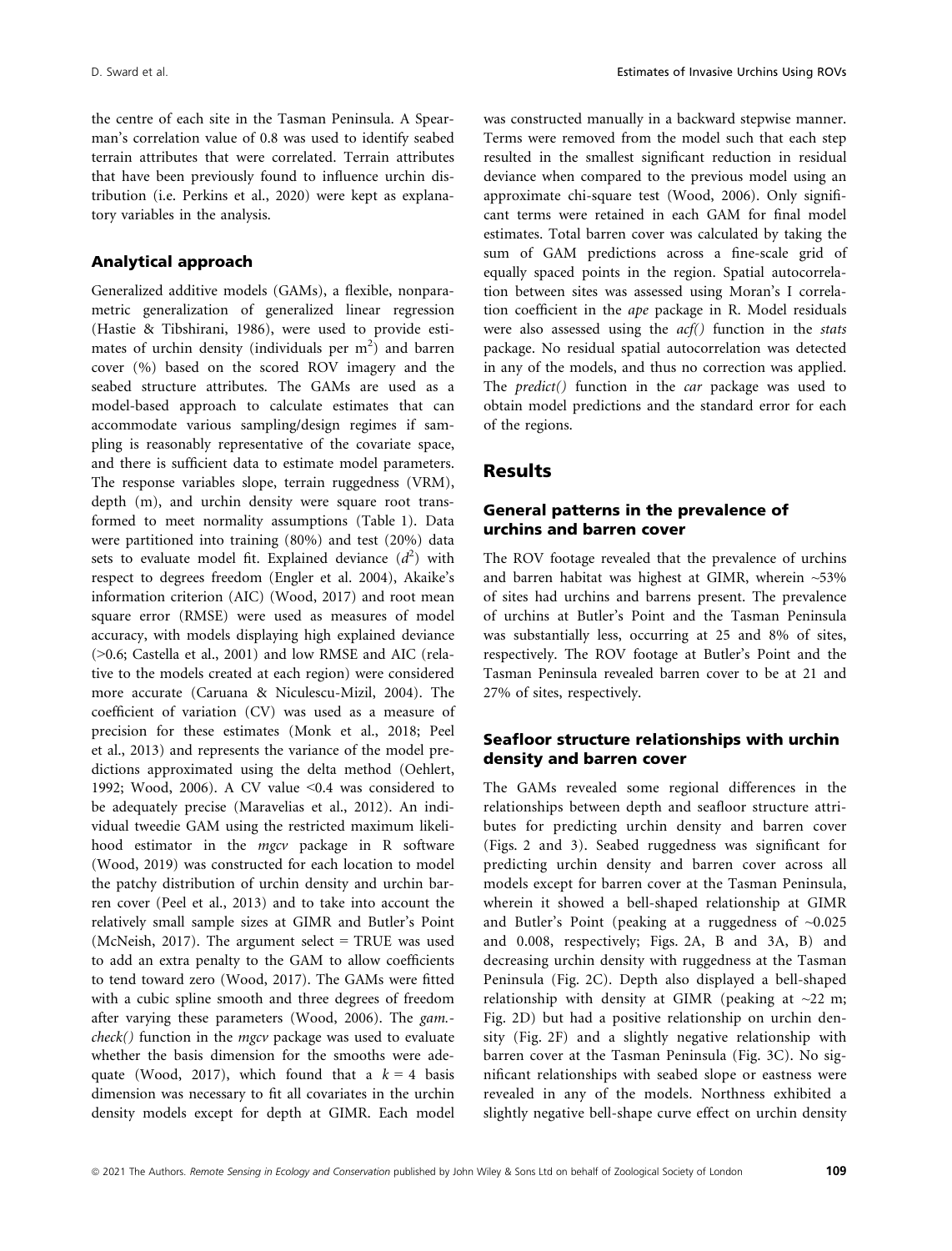

Figure 2. Variation in urchin density (individuals m<sup>-2</sup>) predicted from the GAMs for each location (left column: Governor Island Marine Reserve (A, D), middle column: Butler's Point (B, E), right column: Tasman Peninsula (C, F)). Solid lines are mean fitted values from cubic regression splines while holding other variables within the GAMs constant; and grey shading represents 95% CI. Vertical bars at the bottom depict the distribution of data points across the predictor space. Significance levels (P-value) and degrees of freedom (d.f.) are displayed for each of the covariates. Note the x- and y-axis values are different between covariates and regions. GAMs, generalized additive models.

at Butler's Point (Fig. 2E), suggesting density was more likely to be greater on more exposed south-facing reefs. The GAMs revealed that predicted urchin density had a significant, positive relationship with barren cover across all regions (Fig. 3D–F).

#### Model estimates and spatial predictions

The accuracy of model estimates was moderate to high based on explained deviance (ranging from c. 0.49 to 0.996) and had reasonable values for AIC and RMSE (Table 2). There was a moderate level of precision for the estimates across all locations (Table 2). Model estimates across GIMR, Butler's Point, and the Tasman Peninsula revealed urchin densities of 0.1666, 0.00073, and 0.000065 individuals per  $m^2$  and  $\sim$ 2.10, 3.33, and 0.018% barren cover, respectively. This equates to total urchin abundances and barren habitat cover of 49 368 urchins and 0.006 km<sup>2</sup> of barren habitat at GIMR, 1640 urchins and 0.075 km<sup>2</sup> barren habitat at Butler's Point, and 7682

urchins and  $0.022 \text{ km}^2$  of barren habitat at the Tasman Peninsula. Similar patterns were revealed in model predictions, reflective of the response curves from the GAMs (Figs. 2 and 3). Spatial predictions of urchin densities and barren cover between locations showed similar patterns, with higher numbers of individuals being predicted at higher ruggedness reef (see zoom examples in Fig. 4) at each location. Variation in the uncertainty in the spatial predictions was also observed, exhibiting the highest uncertainty on the shallow reefs features for both urchin density and barren cover (Fig. 4).

# **Discussion**

Preventing the phase-shift from healthy kelp-dominated rocky reef ecosystems to large areas of barren habitat because of the redistribution of marine ecosystem engineers (such as long-spined urchin) is a management priority. Underpinning this priority is the need for adequate monitoring with sufficient accuracy and precision to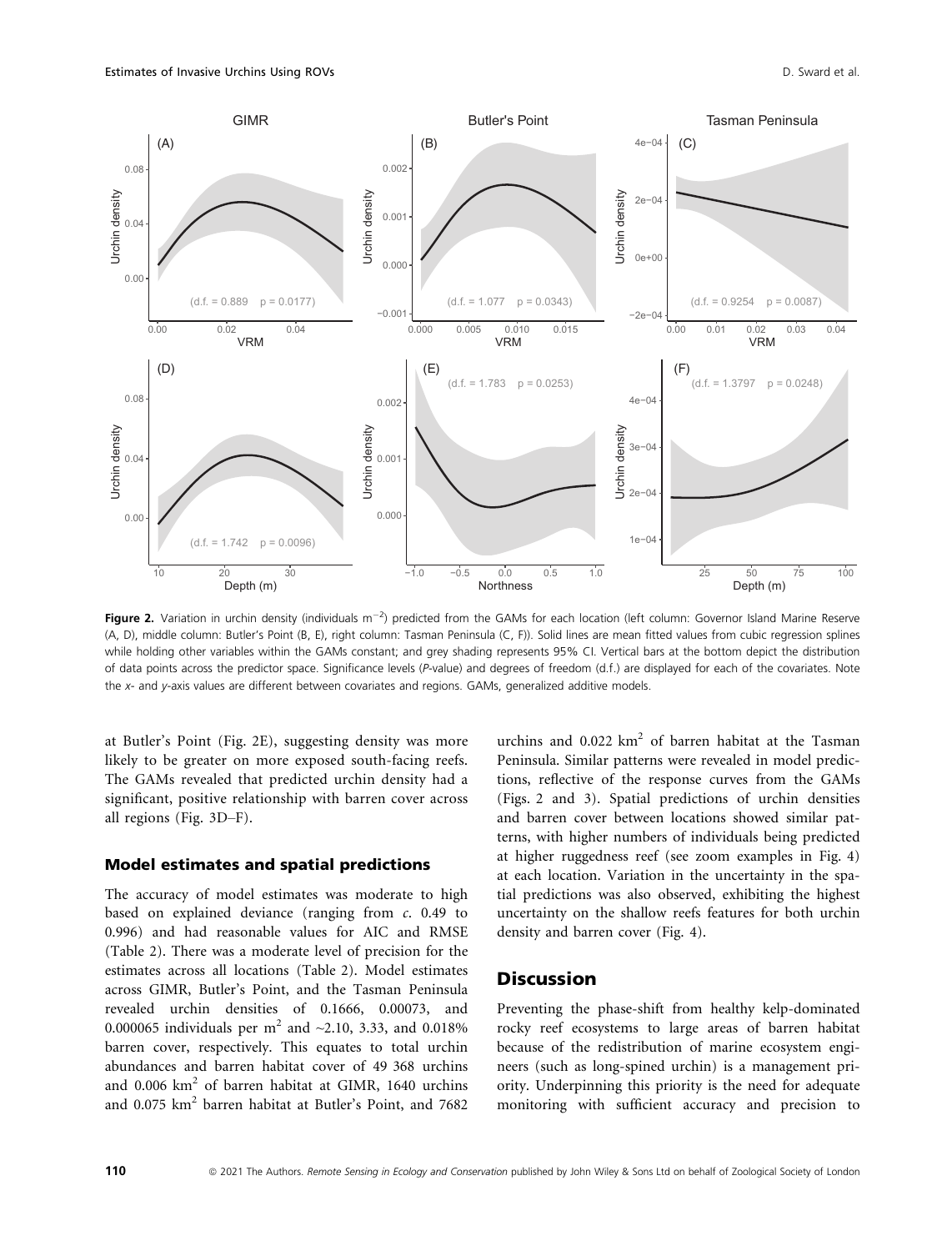

Figure 3. Variation in urchin barrens cover predicted from the GAMs for each location (left column: Governor Island Marine Reserve (A, D), middle column: Butler's Point (B, E), right column: Tasman Peninsula (C, F)). Solid lines are mean fitted values from cubic regression splines while holding other variables within the GAMs constant; and grey shading represents 95% CI. Vertical bars at the bottom depict the distribution of data points across the predictor space. Significance levels (P-value) and degrees of freedom (d.f.) are displayed for each of the covariates. Note the x- and y-axis values are different between covariates and regions. GAMs, generalized additive models.

|                |                    |                                  | <b>GIMR</b> | Butler's Point | Tasman Peninsula |
|----------------|--------------------|----------------------------------|-------------|----------------|------------------|
| Urchin density |                    | Estimate (individuals per $m2$ ) | 0.16660     | 0.000731       | 0.000065         |
|                | Accuracy           | Explained deviance               | 0.493       | 0.694          | 0.396            |
|                |                    | <b>AIC</b>                       | $-13.884$   | $-35.670$      | 16.735           |
|                |                    | RMSE of training dataset         | 4.793       | 8.428          | 9.983            |
|                |                    | RMSE of test dataset             | 4.233       | 7.223          | 10.391           |
|                | Precision          | Coefficient of variation         | 0.3973      | 0.4139         | 0.4059           |
| Urchin barren  | Estimate (% cover) |                                  | 2.0965      | 3.3322         | 0.0184           |
|                | Accuracy           | Explained deviance               | 0.866       | 0.993          | 0.996            |
|                |                    | <b>AIC</b>                       | 35.227      | 33.914         | 91.472           |
|                |                    | RMSE of training dataset         | 2.414       | 0.268          | 5.159            |
|                |                    | RMSE of test dataset             | 2.143       | 1.823          | 5.034            |
|                | Precision          | Coefficient of variation         | 0.0888      | 0.1951         | 0.3453           |

Table 2. Model estimates for urchin density (individuals m<sup>-2</sup>), barren cover (%), and the accuracy (explained deviance, AIC, and RMSE of training and testing datasets) and the precision (coefficient of variation) of the models.

reliably estimate the regional distribution of the abundance of urchins and extent of associated barren habitat formation. Here, we undertook ROV surveys based on a probabilistic sampling design, taking advantage of existing comprehensive MBES mapping, an essential prerequisite to underpin such sophisticated designs and model-based analyses. We found that precise estimates of urchin density and barren cover were possible when ROV observations are combined with MBES-derived seafloor structure attributes, although accuracies could be further improved.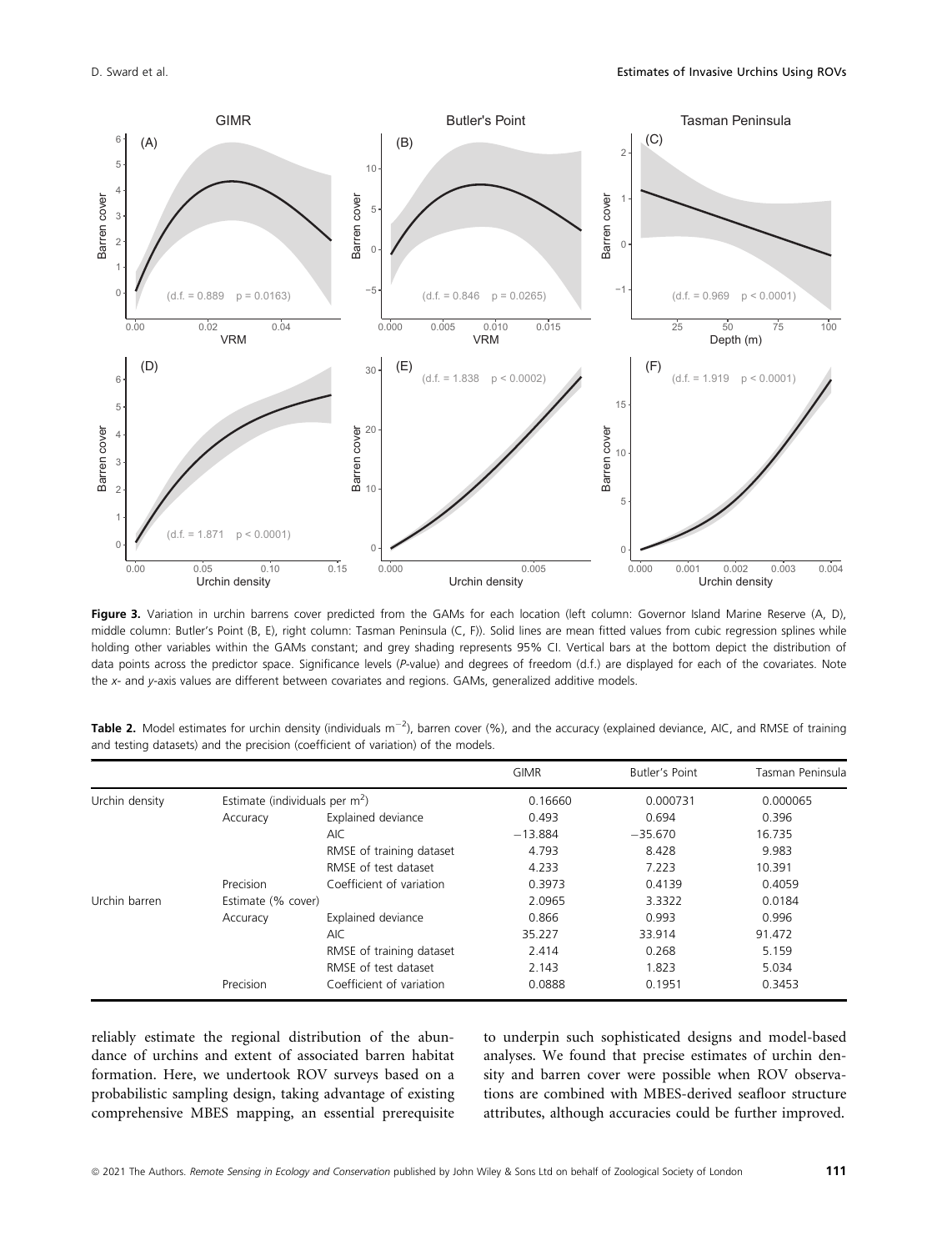

Fiqure 4. Predicted distribution and standard error of Centrostephanus rodgersii density (A) and barren cover (B) at Governor Island Marine Reserve (top), Butler's Point (middle) and the Tasman Peninsula (bottom) estimated using ROV video data. Zoom boxes show examples of spatial areas of ~200, 500 and 3000 m, respectively.

Using this representative survey design, we generated local (GIMP and Butler Point) and regional (Tasman Peninsula) urchin density and barren cover estimates as a baseline for future monitoring and as an indication of current status to inform potential adaptive management. Overall, our urchin densities and barren cover were markedly less than encountered in the historical native range of C. rodgersii within New South Wales, where mean densities of between  $\sim$ 2.5 and 8 urchins m<sup>-2</sup> have been reported (Andrew & O'Neill, 2000). This is not surprising given that the expansion of C. rodgersii into Tasmania is relatively recent, and initial monitoring efforts have reported urchin densities substantially lower than found in their native range of New South Wales (e.g. Perkins et al., 2020) as this species gradually increases its range and abundance within Tasmanian waters. Likewise, our results demonstrated a significant decline in abundance and barren cover from the northern locations (GIMR and Butlers Point) to the most southern region of the Tasman Peninsula, following the spatial pattern observed in previous studies (e.g. Johnson et al., 2005). Interestingly, our

results were generally in the same range as predicted by Perkins et al. (2020) for GIMR and Butler's Point in 2017 sampled using random AUV-derived transects, with an estimated 2.1% cover (this study) versus 1.32% for GIMP, and 3.3% versus 3.96% for Butler Point. However, they differ markedly from towed video results from a survey in 2016/17 (Ling & Keane, 2018; their figure 6), who estimated barren cover in the Bicheno region (covering the GIMP to Butlers Point coast) at c. 13.5% between 4 and 40 m depth, and the mean cover in two locations on the Tasman Peninsula to be around 3.6% at similar depths. As our estimates are considerably less than these, we suggest these discrepancies could be due, in part, to three key factors: (1) differences in sampling design (haphazard vs. spatially balanced selection), (2) the method of extrapolation (simple vs. model-based), and (3) variation in detectability aligned with differences in survey methods used between studies. These discrepancies were particularly evident atthe Tasman Peninsula, for which towed video surveys more intensively surveyedthe 15–25 m depth range where urchins are currently more prevalent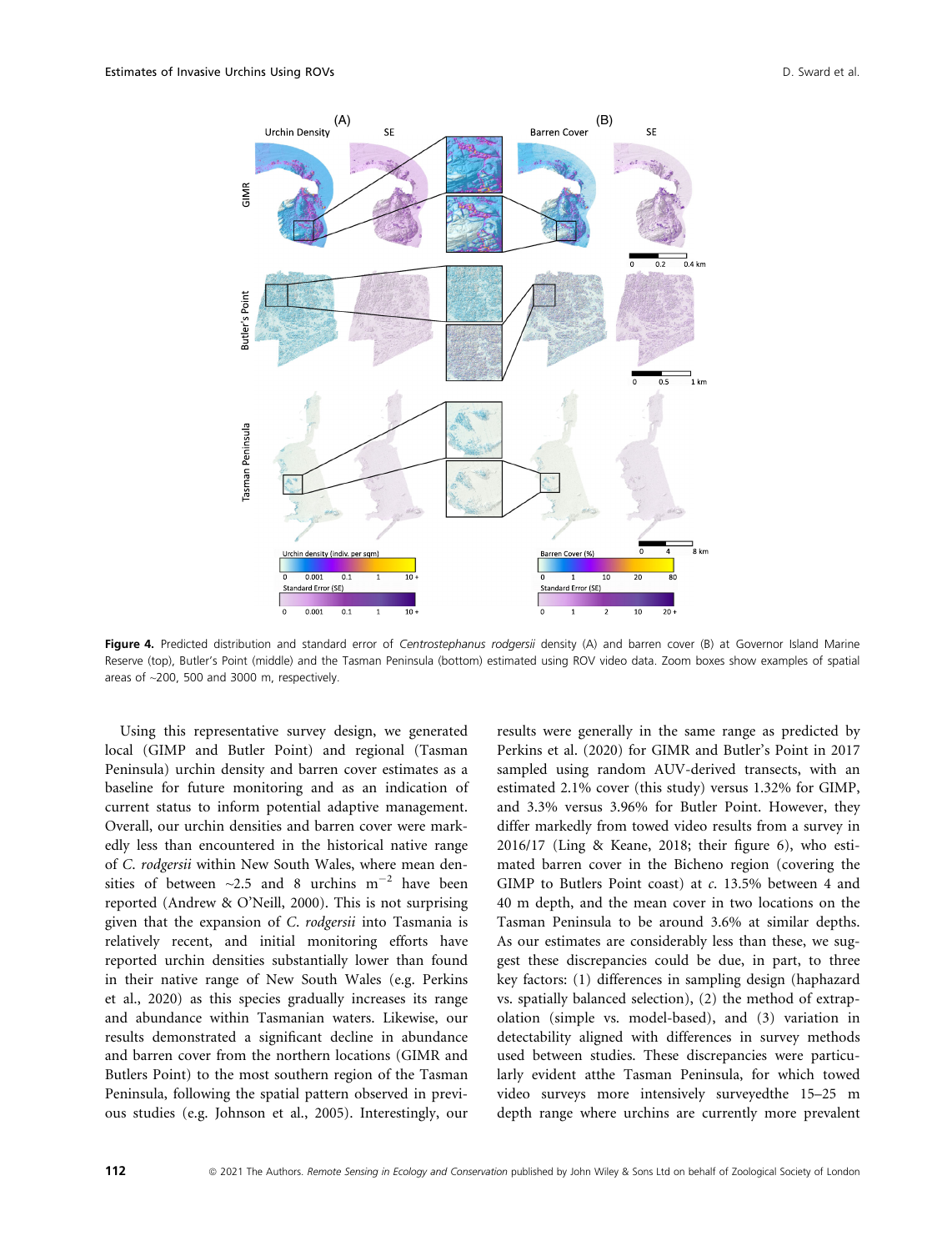in, whereasour study provided comprehensive estimates throughout the depth range in thisregion, including deepwater habitat where urchins are not presently found. Whilethis likely led to lower predicted barren cover for the whole region, estimateswithin the same depth range were more comparable between studies (0.85% barrencover between 5 and 40 m), though they still differed by a factor of 4. An additional confounding factor is that we sampled within the GIMP, a no-take marine park with evidence of resilience to urchin invasion due to a larger number of predators, which was shown to have notably less barrens than adjacent nearby fish locations, which averaged around 5.5% barren cover at the time when assessed using the AUV-based survey design (Perkins et al., 2020). Clearly, sampling design matters, and future studies need to weigh up the merits of approaches that provide robust regional estimates versus approaches that can adequately assess the trajectory of change at a local scale but may provide less reliable estimates of overall density and barren cover.

Randomising sample locations is pivotally important when wanting to make an inference about a focal population/region (e.g. Smith et al., 2017; Tillé & Wilhelm, 2017). We applied a flexible probabilistic sampling design that captures the properties of randomisation but allows for specific strata to be more intensively sampled (in our case reef habitat). This generally results in estimates that are less variable, and more reasonable, than if they were calculated using simple random sampling (Stevens & Olsen, 2004). By contrast, previous urchin studies in Tasmania have relied on haphazardly or strategically selected sample sites as part of their sampling strategy. For example, Ling and Keane (2018) replicated surveys in sites initially chosen by Johnson et al. (2005) that may have repeat sampled sites at locations known for high densities of urchins and barren habitat cover, a strategy which may be sufficient to track change through time at those specific transects, but will not be generalizable to the broader region, and will likely overestimate urchin densities and habitat barren (Smith et al., 2017). While this study is not intended as a method comparison paper, it does demonstrate the usefulness of probabilistic sampling designs for providing robust estimates of density and cover where such estimates are important. Similar approaches have also been successfully applied for the quantification of the spatial extent continental shelf habitats (Lawrence et al., 2015) and the sessile biota they support (Monk et al., 2016), quantification of the size of vulnerable marine ecosystems on seamounts (Williams et al., 2020), and the inventory and description of the distribution of demersal fish communities (Hill et al., 2018). Perhaps one of the biggest advantages of the probabilistic sampling designs is that it allow for better representativeness and spatial coverage to be maintained should sites need to be added or to be dropped due to weather conditions or technical failures (Foster et al., 2018). Additional research contrasting the performance of this approach with conventional approaches would provide better insight into the advantages of BAS.

We also demonstrate the importance of considering variations in seabed structure attributes when generating region-wide estimates of urchin density and barren cover. Our study found that these estimates varied across depth and orientation of the seabed (i.e. northness). The importance of seabed structure attributes in mapping the distributions of mobile and sessile marine organisms are well established (e.g. Monk et al., 2018; Moore et al., 2010; Perkins et al., 2020; Wilson et al., 2007), but have rarely been used in fisheries studies (Rubec et al., 2016). Previous quantitative estimates of urchin density and barren cover in Tasmania have not had the advantage of utilising extensive MBES datasets to incorporate the influence of subtle and important variations in seabed structure into estimates, and instead have relied on available mapped reef extent and bathymetry to extrapolate urchin densities within transects to broader regions (Ling & Keane, 2018). This simpler approach allows urchins and barren habitat within an area to be tracked throughout time but assumes that reefs are uniform and seabed characteristics surveyed on transect are representative of the greater region, which can lead to under- or over-inflated estimates.

What constitutes an acceptable level of accuracy and precision in the models will vary depending on context and the specific study objectives. We considered any model with an accuracy (explained deviance) of 0.4–0.6 as moderately sufficient (Maravelias et al., 2012) and models with an explained deviance of >0.6 to have relatively high explanatory power (Castella et al., 2001), whereas we considered CV values <0.3 as adequately precise (Peel et al., 2013). Previous studies have reported similar ranges in accuracy for other marine biota, including fish (0.14–0.55; Galaiduk et al., 2017), sessile invertebrates (0.04–0.68; Monk et al., 2018) and physical habitat structures (0.30–0.88; Torriente et al., 2019). That being said the accuracy and precision of most models in our study could be improved and would benefit from incorporating additional biotic variables, such as the extent of macroalgae canopy cover and occurrence of lobster, which have been linked to urchin density and barren formation (Johnson et al., 2005; Ling, 2008; Ling et al., 2009). Additional oceanographic variables such as smallscale temperature-related changes could further improve model accuracies and precision as they have been linked to urchin recruitment (Banks et al., 2010; Banks et al., 2007; Colwell & Rangel, 2009; Harley et al., 2006; Ling et al., 2008). At present these datasets are not at sufficient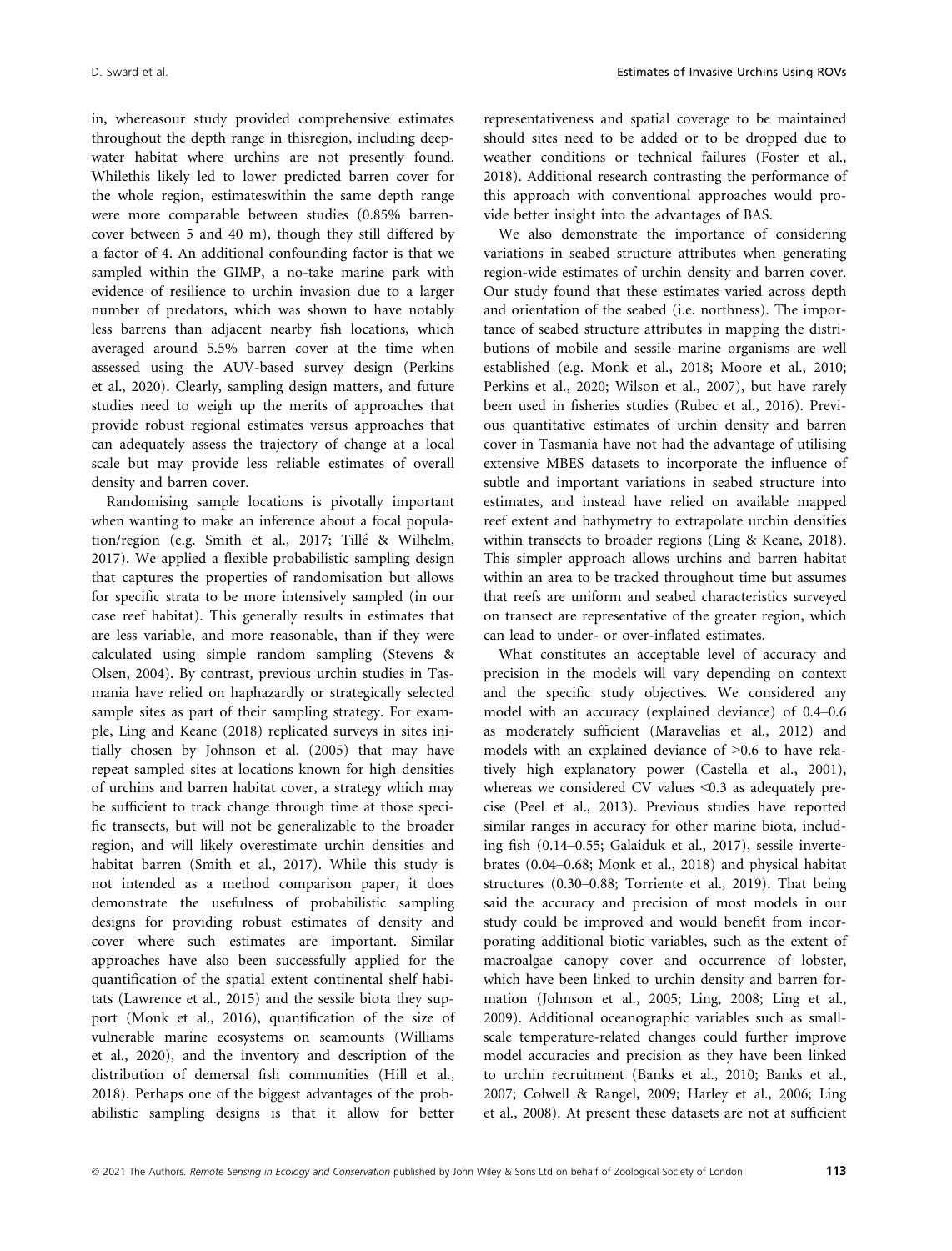spatial resolution to substantially improve model accuracies. It should also be noted that scales in which ecological processes operate at are important when generating covariates for such models (Lecours et al., 2015). For example, previous studies have advocated for multiscale analyses (Lecours et al., 2017; Monk et al., 2011; Wilson et al., 2007) so that important factors operating at different scales are not obscured. We did not apply a multiscale approach in our study due to errors in the positional data from USBL system precluding us from coupling the imagery and mapping data at fine scales. Hence, seabed terrain attributes were instead obtained by averaging along each transect, which has potentially further lower model accuracies by smoothing fine-scale relationships influencing urchin distribution (Lecours et al., 2017).

Another key issue when deriving robust estimates of urchin density using stereo footage from ROVs is optimising detection rates. Although variations of detection rates were not explicitly accounted for in this study, they could in part explain the differences in density, but not barren cover estimates with previous studies. The presence of kelp canopy in shallow waters  $(<20 \text{ m})$  or within high-profile cracks and crevices in the rocky substrata are likely to lead to variations in the detection rates of urchins, with detectability also changing depending on the survey equipment used (Monk, 2014). For example, SCUBA-divers detected ~40% more urchins in dense canopy beds when compared to AUVs (Ling et al., 2016). Variations in detection rates between sampling gear has been documented in other marine species, including fish, crustaceans, and epibenthic communities (Andaloro et al., 2013; Ayma et al., 2016; Chimienti et al., 2018; Schramm et al., 2020). The range measurement associated with stereo-video annotation data from a ROV could be used to improve population estimates through distance sampling. For example, the dsm r-package that implements a GAM-based approach to calculate spatially explicit estimates of organism abundance and importantly associated uncertainty could be used (Miller et al., 2013). Where data allows, the application of such analysis approaches are worthy of further investigation to better refine accurate assessment of urchin density while explicitly accounting for variation in detection rates.

The management of continued increases in urchin densities and barren formations in Tasmania is an ongoing issue. Systematic culling in north-eastern Tasmania hasbeen shown to be effective at controlling urchins within small spatial areas,but can be expensive and logistically difficult at larger scales (Tracey et al. 2014). The use of commercial divers to cull urchins during normal fishing activity offers a more cost-effective solution, however Sanderson et al. (2016) suggests this method is primariliy driven by fishing yield and has limited effectiveness on

population control when compared to establishing a dedicated fishery for urchins. Our model estimates and associated spatial predictions could be used to prioritise management responses aimed at reducing urchin numbers while simultaneously maximising fishery quotas for the burgeoning urchin fishery (Cresswell et al., 2019). For example, management could identify reefs that have commercially viable densities of urchins yet predicted low levels of barren cover to maximise fisheries quota, while further reducing the likelihood of barren formation. This management strategy could also have benefits for the fishery, as Blount et al. (2017) suggests improved urchin quality (gonad quality) can be achieved by controlling the formation of high urchin densities. Similar management approaches have been used elsewhere to improve the gonad yield of the red sea urchin (Strongylocentrotus franciscanus) as well as increase kelp cover and distribution (Andrew et al., 2002).

We demonstrated the utility of ROVs equipped with stereo video, based on probabilistic sampling design, to quantitatively estimate urchin density and barren cover at a regional scale. Although precise estimates (i.e. repeatable) of urchin density and barren cover were possible when ROV observations are combined with MBESderived seafloor structure attributes, we found that model accuracies could be further enhanced, perhaps with addition of other covariates. Seasonal and temporal replication is also recommended to determine how urchin densities and barren habitat, once established, persist through seasons and annually. We advocate that the information generated here can be used to spatially target efforts to reduce urchin numbers via mechanisms such as spatially targeted quotas for burgeoning urchin fishery. Finally, we advocate the use of probabilistic sampling designs such as those presented here when developing and implementing monitoring programs due to their flexible nature and ability to maintain good spatial coverage should additional samples need to be added or to be dropped due to changes in weather conditions or equipment failures. Importantly, where gaining a robust understanding of the region-wide extent of major habitat perturbations such as the formation of urchin barrens is important to management, non-selective spatially balanced designs offer a solution to generality of inferences from monitoring programs. However, for such designs to be effective, they first must be underpinned by a similar investment in prior mapping effort, on which to base appropriate spatial sampling.

# Acknowledgments

This work has been funded through the Sustainable Marine Research Collaboration Agreement and the National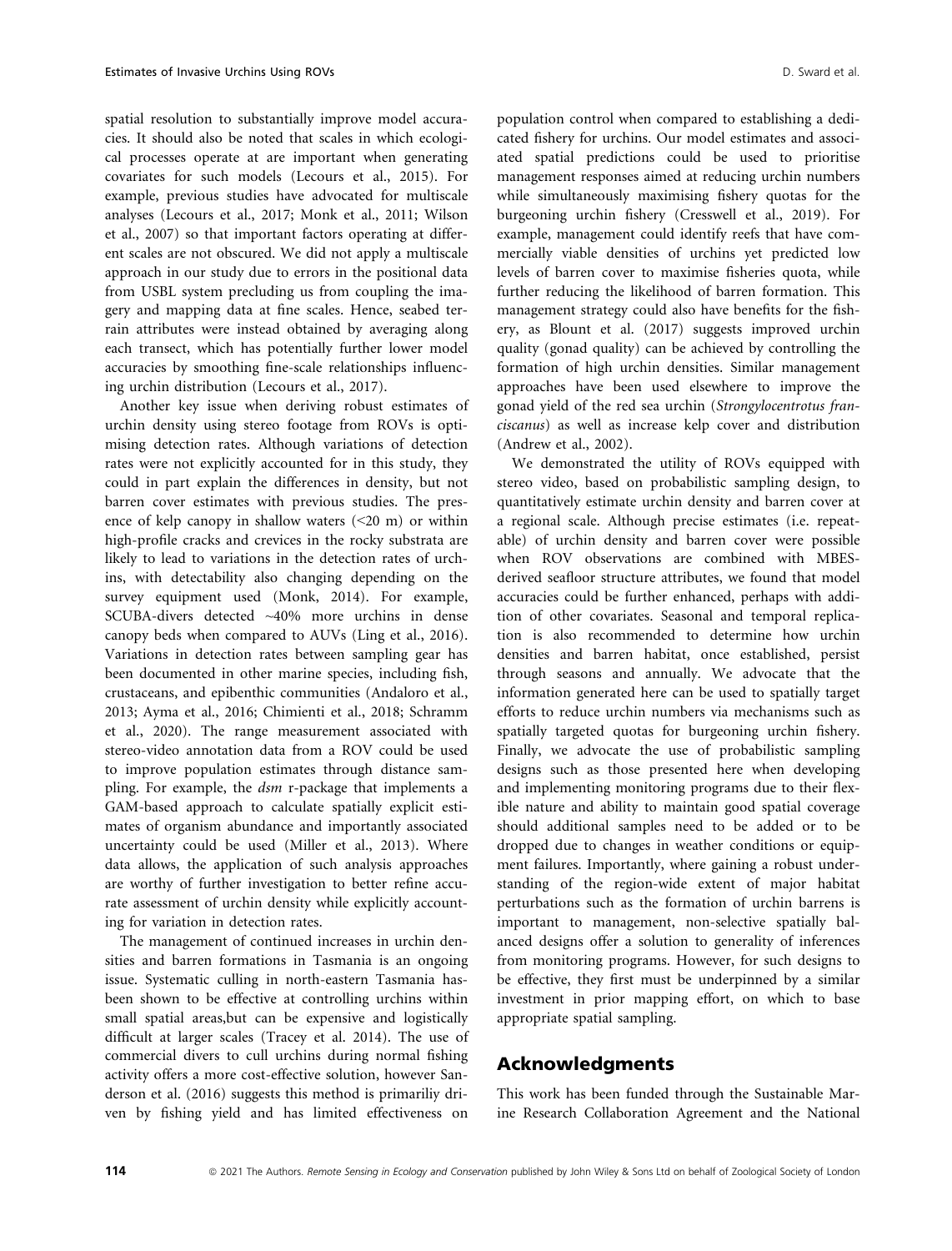Environmental Science Program (NESP) funded by the Australian Government. The NESP Marine Biodiversity Hub is a collaborative partnership between the Institute for Marine and Antarctic Studies – University of Tasmania, CSIRO, Geoscience Australia, Australian Institute of Marine Science, Museum Victoria, Charles Darwin University, University of Western Australia, NSW Office of Environment and Heritage, NSW Department of Primary Industries, and the Integrated Marine Observing System. Justin Hulls, Alex Fejer, and Lilly Stanesby provided significant technical support for field surveys and interrogation of ROV imagery. We would like to thank the Australian Antarctic Division for the access to their SAAB SeaEye Falcon ROV. Geoscience Australia is acknowledged for their assistance in the acquisition and processing of the multibeam sonar data. Scott Foster (CSIRO) is thanked for assistance in the ROV sampling design. DS would also like to thank Darin and Vance for their encouragement and support.

# Funding Information

This work has been funded through the Sustainable Marine Research Collaboration Agreement and the National Environmental Science Program (NESP) Marine Biodiversity Hub funded by the Australian Government.

#### References

- Andaloro, F., Ferraro, M., Mostarda, E., Romeo, T. & Consoli, P. (2013) Assessing the suitability of a remotely operated vehicle (ROV) to study the fish community associated with offshore gas platforms in the Ionian Sea: a comparative analysis with underwater visual censuses (UVCs). Helgoland Marine Research, 67, 241–250.
- Andrew, N.L., Agatsuma, Y., Ballesteros, E., Bazhin, A.G., Creaser, E.P., Barnes, D.K.A. et al. (2002) Status and management of world sea urchin fisheries. Oceanography and Marine Biology: An Annual Review, 40, 343–425.
- Andrew, N.L. & O'Neill, A.L. (2000) Large-scale patterns in habitat structure on subtidal rocky reefs in New South Wales. Marine and Freshwater Research, 51, 255–263.
- Andrew, N.L. & Underwood, A.J. (1989) Patterns of abundance of the sea urchin Centrostephanus rodgersii (Agassiz) on the central coast of New South Wales, Australia. Journal of Experimental Marine Biology and Ecology, 131, 61–80.
- Andrew, N.L. & Underwood, A.J. (1992) Associations and abundance of sea-urchins and abalone on shallow subtidal reefs in southern New South Wales. Australian Journal of Marine and Freshwater Research, 43, 1547–1559.
- Andrew, N.L. & Underwood, A.J. (1993) Density-dependent foraging in the sea-urchin Centrostephanus rodgersii on

shallow subtidal reefs in New South Wales, Australia. Marine Ecology Progress Series, 99, 89–98.

- Ayma, A., Aguzzi, J., Canals, M., Lastras, G., Bahamon, N., Mecho, A. et al. (2016) Comparison between ROV video and Agassiz trawl methods for sampling deep water fauna of submarine canyons in the Northwestern Mediterranean Sea with observations on behavioural reactions of target species. Deep Sea Research Part I: Oceanographic Research Papers, 114, 149–159.
- Banks, S.C., Ling, S.D., Johnson, C.R., Piggott, M.P., Williamson, J.E. & Beheregaray, L.B. (2010) Genetic structure of a recent climate change-driven range extension. Molecular Ecology, 19, 2011–2024.
- Banks, S.C., Piggott, L.M., Williamson, J.E., Bove, U., Holbrook, N.J. & Beheregaray, L.B. (2007) Oceanic variability and coastal topography shape genetic structure in a long-dispersing sea urchin. Ecology, 88, 3055–3064.
- Blount, C., Chick, R.C. & Worthington, D.G. (2017) Enhancement of an underexploited fishery – improving the yield and colour of roe in the sea urchin Centrostephanus rodgersii by reducing density or transplanting individuals. Fisheries Research, 186, 586–597.
- Briscoe, N.J., Elith, J., Salguero-Gomez, R., Lahoz-Monfort, J.J., Camac, J.S., Giljohann, K.M. et al. (2019) Forecasting species range dynamics with process-explicit models: matching methods to applications. Ecology Letters, 22, 1940– 1956.
- Caruana, R. & Niculescu-Mizil, A. (2004) Data mining in metric space: an empirical analysis of supervised learning performance criteria. In: Gehrke, J. & DuMouchel, W. (Eds.) Proceedings of the tenth ACM SIGKDD International conference on knowledge discovery and data mining. Seattle, WA, USA, Association for Computing Machinery, pp. 69– 78.
- Castella, E., Adalsteinsson, H., Brittain, J.E., Gislason, G.M., Lehmann, A., Lencioni, V. et al. (2001) Macrobenthic invertebrate richness and composition along a latitudinal gradient of European glacier-fed streams. Freshwater Biology, 46, 1811–1831.
- Chimienti, G., Angeletti, L., Rizzo, L., Tursi, A. & Mastrototaro, F. (2018) ROV vs trawling approaches in the study of benthic communities: the case of Pennatula rubra (Cnidaria: Pennatulacea). Journal of the Marine Biological Association of the United Kingdom, 98, 1859–1869.
- Colwell, R.K. & Rangel, T.F. (2009) Hutchinson's duality: the once and future niche. Proceedings of the National Academy of Sciences of the United States of America, 106, 19651– 19658.
- Cresswell, K., Keane, J., Ogier, E. & Yamazaki, S. (2019) Centrostephanus subsidy program: initial evaluation. In: Hobart, Tasmania: University of Tasmania, Institute of Marine and Antarctic Studies.
- Crook, K.A. & Davoren, G.K. (2016) Influence of spawning capelin Mallotus villosus on the distribution of green sea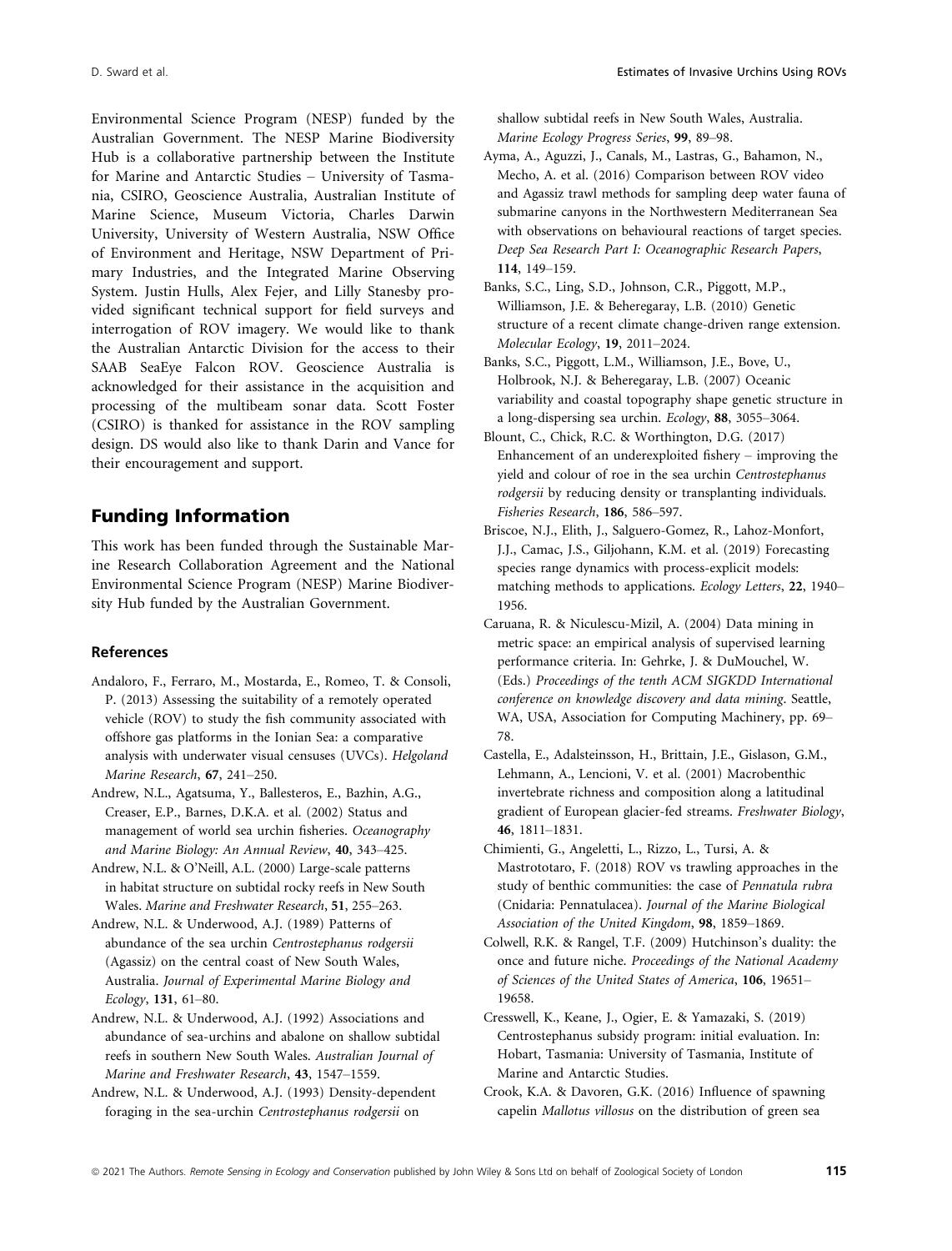urchins Strongylocentrotus droebachiensis on the northeast Newfoundland coast. Marine Ecology Progress Series, 549, 125–135.

Engler, R., Guisan, A. & Rechsteiner, L. (2004) An improved approach for predicting the distribution of rare and endangered species from occurrence and pseudo-absence data. Journal of Applied Ecology, 41, 263–274.

Filbee-Dexter, K. & Scheibling, R.E. (2014) Sea urchin barrens as alternative stable states of collapsed kelp ecosystems. Marine Ecology Progress Series, 495, 1–25.

Foster, S.D. (2020) MBHdesign: an R-package for efficient spatial survey designs. Methods in Ecology and Evolution, 12, 415–420.

Foster, S.D., Hosack, G.R., Lawrence, E., Przeslawski, R., Hedge, P., Caley, M.J. et al. (2017) Spatially balanced designs that incorporate legacy sites. Methods in Ecology and Evolution, 8, 1433–1442.

Foster, S.D., Hosack, G.R., Monk, J., Lawrence, E., Barrett, N.S., Williams, A. et al. (2019) Spatially-balanced designs for transect-based surveys. Methods in Ecology and Evolution, 11, 95–105.

Foster, S.D., Monk, J., Lawrence, E., Hayes, K.R., Hosack, G.R., Langlois, T. et al. (2020) Statistical considerations for monitoring and sampling. In: Przeslawski, R. & Foster, S. (Eds.) Field manuals for marine sampling to monitor Australian waters, version 2. Canberra, Australia: National Environmental Science Program (NESP) Marine Biodiversity Hub, pp. 23–41.

Foster, S.D., Monk, J., Lawrence, E., Hayes, K.R., Hosack, G.R. & Przeslawski, R. (2018) Statistical considerations for monitoring and sampling. In: Przeslawski, R. & Foster, S. (Eds.) Field manuals for marine sampling to monitor Australian waters. Canberra, Australia: National Environmental Science Programme (NESP), pp. 23–41.

Frusher, S.D., Hobday, A.J., Jennings, S.M., Creighton, C., D'Silva, D., Haward, M. et al. (2013) The short history of research in a marine climate change hotspot: from anecdote to adaptation in south-east Australia. Reviews in Fish Biology and Fisheries, 24, 593–611.

Galaiduk, R., Halford, A.R., Radford, B.T., Moore, C.H., Harvey, E.S. & Midgley, G. (2017) Regional-scale environmental drivers of highly endemic temperate fish communities located within a climate change hotspot. Diversity and Distributions, 23, 1256–1267.

Harley, C.D., Randall Hughes, A., Hultgren, K.M., Miner, B.G., Sorte, C.J., Thornber, C.S. et al. (2006) The impacts of climate change in coastal marine systems. Ecology Letters, 9, 228–241.

Hastie, T. & Tibshirani, R. (1986) Generalized additive models. Statistical Science, 1(3), 297–310.

Hill, N.A., Barrett, N., Ford, J.H., Peel, D., Foster, S., Lawrence, E. et al. (2018) Developing indicators and a baseline for monitoring demersal fish in data-poor, offshore Marine Parks using probabilistic sampling. Ecological Indicators, 89, 610–621.

Hill, N.A., Blount, C., Poore, A.G.B., Worthington, D. & Steinberg, P.D. (2003) Grazing effects of the sea urchin Centrostephanus rodgersii in two contrasting rocky reef habitats: effects of urchin density and its implications for the fishery. Marine and Freshwater Research, 54, 691–700.

Johnson, C.R., Banks, S.C., Barrett, N.S., Cazassus, F., Dunstan, P.K., Edgar, G.J. et al. (2011) Climate change cascades: shifts in oceanography, species' ranges and subtidal marine community dynamics in eastern Tasmania. Journal of Experimental Marine Biology and Ecology, 400, 17–32.

Johnson, C.R., Ling, S.D., Ross, J., Shepherd, S. & Miller, K. (2005) Establishment of the long-spined sea urchin (Centerostephanus rodgersii) in Tasmania: first assessment of potential threats to fisheries. In: FRDC Final Report, Project No. 2001/044. School of Zoology and Tasmanian Aquaculture and Fisheries Institute, University of Tasmania.

Jones, G.P. & Andrew, N.L. (1990) Herbivory and patch dynamics on rocky reefs in temperate Australasia: the roles of fish and urchins. Australian Journal of Ecology, 15, 505– 520.

Last, P.R., White, W.T., Gledhill, D.C., Hobday, A.J., Brown, R., Edgar, G.J. et al. (2011) Long-term shifts in abundance and distribution of a temperate fish fauna: a response to climate change and fishing practices. Global Ecology and Biogeography, 20, 58–72.

Lauermann, A. (2014) South coast MPA study region ROV deployment 1. In: January 2014 Interim Report. Marine Applied Research and Exploration, pp. 1–31.

Lawrence, E., Hayes, K.R., Lucieer, V.L., Nichol, S.L., Dambacher, J.M., Hill, N.A. et al. (2015) Mapping habitats and developing baselines in offshore marine reserves with little prior knowledge: a critical evaluation of a new approach. PLoS One, 10, 18.

Lecours, V., Devillers, R., Edinger, E.N., Brown, C.J., Lucieer, V.L., Rocchini, D. et al. (2017) Influence of artefacts in marine digital terrain models on habitat maps and species distribution models: a multiscale assessment. Remote Sensing in Ecology and Conservation, 3, 232–246.

Lecours, V., Devillers, R., Schneider, D.C., Lucieer, V.L., Brown, C.J. & Edinger, E.N. (2015) Spatial scale and geographic context in benthic habitat mapping: review and future directions. Marine Ecology Progress Series, 535, 259– 284.

Ling, S.D. (2008) Range expansion of a habitat-modifying species leads to loss of taxonomic diversity: a new and impoverished reef state. Oecologia, 156, 883–894.

Ling, S.D., Johnson, C.R., Frusher, S. & King, C.K. (2008) Reproductive potential of a marine ecosystem engineer at the edge of a newly expanded range. Global Change Biology, 14, 907–915.

Ling, S.D., Johnson, C.R., Frusher, S.D. & Ridgway, K.R. (2009) Overfishing reduces resilience of kelp beds to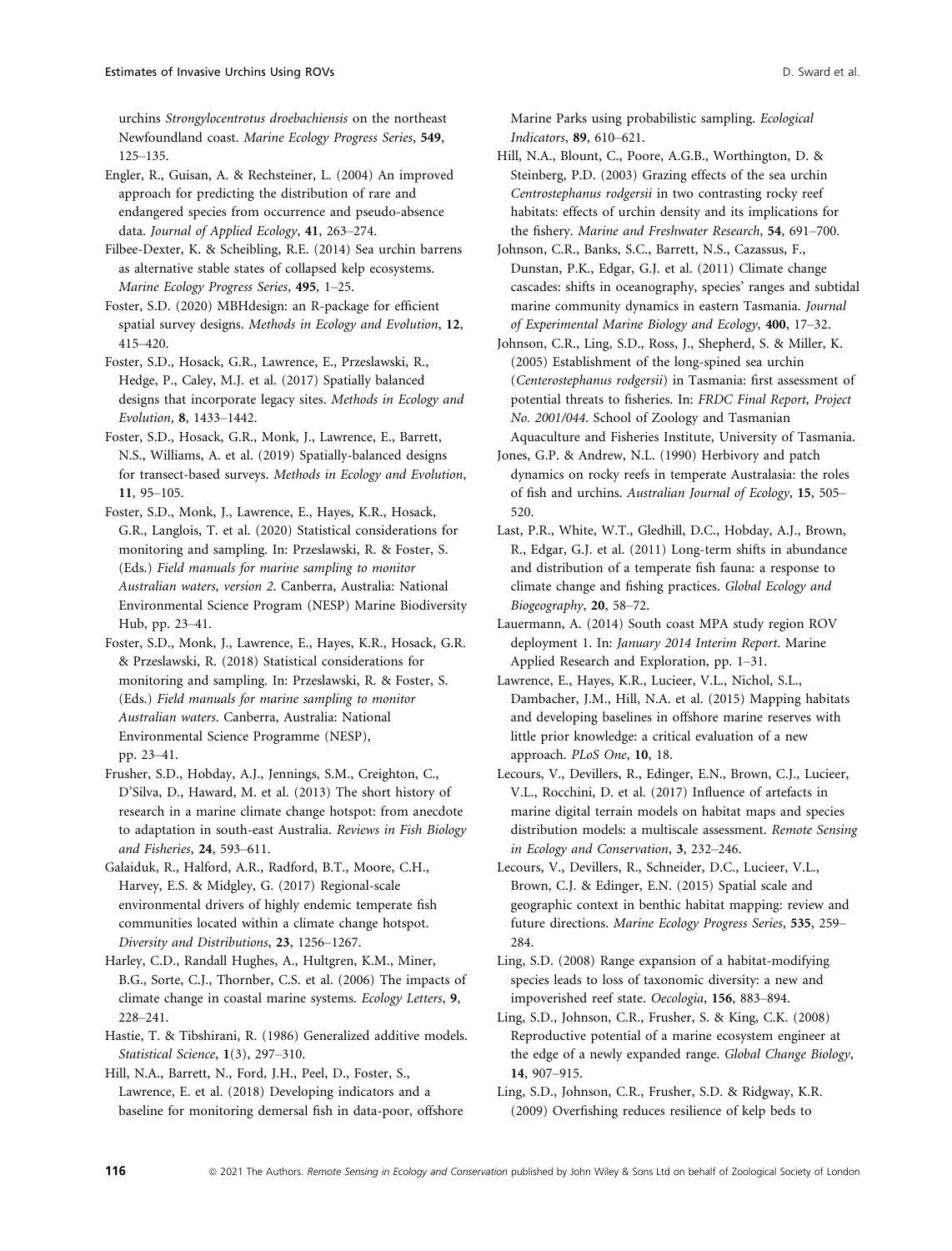climate-driven catastrophic phase shift. Proceedings of the National Academy of Sciences of the United States of America, 106, 22341–22345.

Ling, S.D. & Keane, J. (2018) Resurvey of the longspined sea urchin (Centrostephanus rodgersii) and associated barren reef in Tasmania. In: Institute for Marine and Antarctic Studies Report. Hobart: University of Tasmania, p. 52.

Ling, S.D., Mahon, I., Marzloff, M.P., Pizarro, O., Johnson, C.R. & Williams, S.B. (2016) Stereo-imaging AUV detects trends in sea urchin abundance on deep overgrazed reefs. Limnology and Oceanography: Methods, 14, 293–304.

Ling, S.D., Scheibling, R.E., Rassweiler, A., Johnson, C.R., Shears, N., Connell, S.D. et al. (2014) Global regime shift dynamics of catastrophic sea urchin overgrazing. Philosophical Transactions of the Royal Society B: Biological Sciences, 370, 20130269.

Lucieer, V., Lawler, M., Morffew, M. & Pender, A. (2007) Mapping of inshore marine habitats from Schouten Island to Bicheno on the east coast of Tasmania. In: Technical report series. Tasmanian Aquaculture and Fisheries Institute.

Maravelias, C.D., Tserpes, G., Pantazi, M. & Peristeraki, P. (2012) Habitat selection and temporal abundance fluctuations of demersal cartilaginous species in the Aegean Sea (eastern Mediterranean). PLoS One, 7, e35474.

McNeish, D. (2017) Small sample methods for multilevel modeling: a colloquial elucidation of REML and the Kenward-Roger correction. Multivariate Behavioral Research, 52, 661–670.

Miller, D.L., Burt, M.L., Rexstad, E.A., Thomas, L. & Gimenez, O. (2013) Spatial models for distance sampling data: recent developments and future directions. Methods in Ecology and Evolution, 4, 1001–1010.

Monk, J. (2014) How long should we ignore imperfect detection of species in the marine environment when modelling their distribution? Fish and Fisheries, 15, 352–358.

Monk, J., Barrett, N., Bond, T., Fowler, A., McLean, D., Partridge, J. et al. (2020) Field manual for imagery based surveys using remotely operated vehicles (ROVs). In: Przeslawski, R. & Foster, S. (Eds.) Field manuals for marine sampling to monitor Australian waters, version 2. Canberra, Australia: National Environmental Science programme (NESP), pp. 281–302.

Monk, J., Barrett, N.S., Hill, N.A., Lucieer, V., Nichol, S., Siwabessy, J. et al. (2016) Outcropping reef ledges drive patterns of epibenthic assemblage diversity on cross-shelf habitats. Biodiversity and Conservation, 25, 485–502.

Monk, J., Barrett, N.S., Peel, D., Lawrence, E., Hill, N.A., Lucieer, V. et al. (2018) An evaluation of the error and uncertainty in epibenthos cover estimates from AUV images collected with an efficient, spatially-balanced design. PLoS One, 13, e0203827.

Monk, J., Ierodiaconou, D., Bellgrove, A., Harvey, E. & Laurenson, L. (2011) Remotely sensed hydroacoustics and observation data for predicting fish habitat suitability. Continental Shelf Research, 31, S17–S27.

Moore, C.H., Harvey, E.S. & Van Niel, K. (2010) The application of predicted habitat models to investigate the spatial ecology of demersal fish assemblages. Marine Biology, 157, 2717–2729.

Oehlert, G.W. (1992) A note on the delta method. The American Statistician, 46, 27–29.

Oliver, E.C.J., Benthuysen, J.A., Bindoff, N.L., Hobday, A.J., Holbrook, N.J., Mundy, C.N. et al. (2017) The unprecedented 2015/16 Tasman Sea marine heatwave. Nature Communications, 8, 16101.

Oliver, E.C.J., Lago, V., Hobday, A.J., Holbrook, N.J., Ling, S.D. & Mundy, C.N. (2018) Marine heatwaves off eastern Tasmania: trends, interannual variability, and predictability. Progress in Oceanography, 161, 116–130.

Peel, D., Bravington, M.V., Kelly, N., Wood, S.N. & Knuckey, I. (2013) A model-based approach to designing a fisheryindependent survey. Journal of Agricultural, Biological, and Environmental Statistics, 18, 1–21.

Perkins, N.R., Hill, N.A., Foster, S.D. & Barrett, N.S. (2015) Altered niche of an ecologically significant urchin species, Centrostephanus rodgersii, in its extended range revealed using an Autonomous Underwater Vehicle. Estuarine, Coastal and Shelf Science, 155, 56–65.

Perkins, N.R., Hosack, G.R., Foster, S.D., Monk, J. & Barrett, N.S. (2020) Monitoring the resilience of a no-take marine reserve to a range extending species using benthic imagery. PLoS One, 15, e0237257.

Riley, S.J., DeGloria, S.D. & Elliott, R. (1999) A terrain ruggedness index that quantifies topographic heterogeneity. Intermountain Journal of Sciences, 5, 23–27.

Robertson, B.L., Brown, J.A., McDonald, T. & Jaksons, P. (2013) BAS: balanced acceptance sampling of natural resources. Biometrics, 69, 776–784.

Rubec, P.J., Kiltie, R., Leone, E., Flamm, R.O., McEachron, L. & Santi, C. (2016) Using delta-generalized additive models to predict spatial distributions and population abundance of juvenile pink shrimp in Tampa Bay, Florida. Marine and Coastal Fisheries, 8, 232–243.

Sanderson, J.C., Ling, S.D., Dominguez, J.G. & Johnson, C.R. (2016) Limited effectiveness of divers to mitigate 'barrens' formation by culling sea urchins while fishing for abalone. Marine and Freshwater Research, 67, 84.

Schramm, K.D., Harvey, E.S., Goetze, J.S., Travers, M.J., Warnock, B. & Saunders, B.J. (2020) A comparison of stereo-BRUV, diver operated and remote stereo-video transects for assessing reef fish assemblages. Journal of Experimental Marine Biology and Ecology, 524, 151273.

Smith, A.N.H., Anderson, M.J. & Pawley, M.D.M. (2017) Could ecologists be more random? Straightforward alternatives to haphazard spatial sampling. Ecography, 40, 1251–1255.